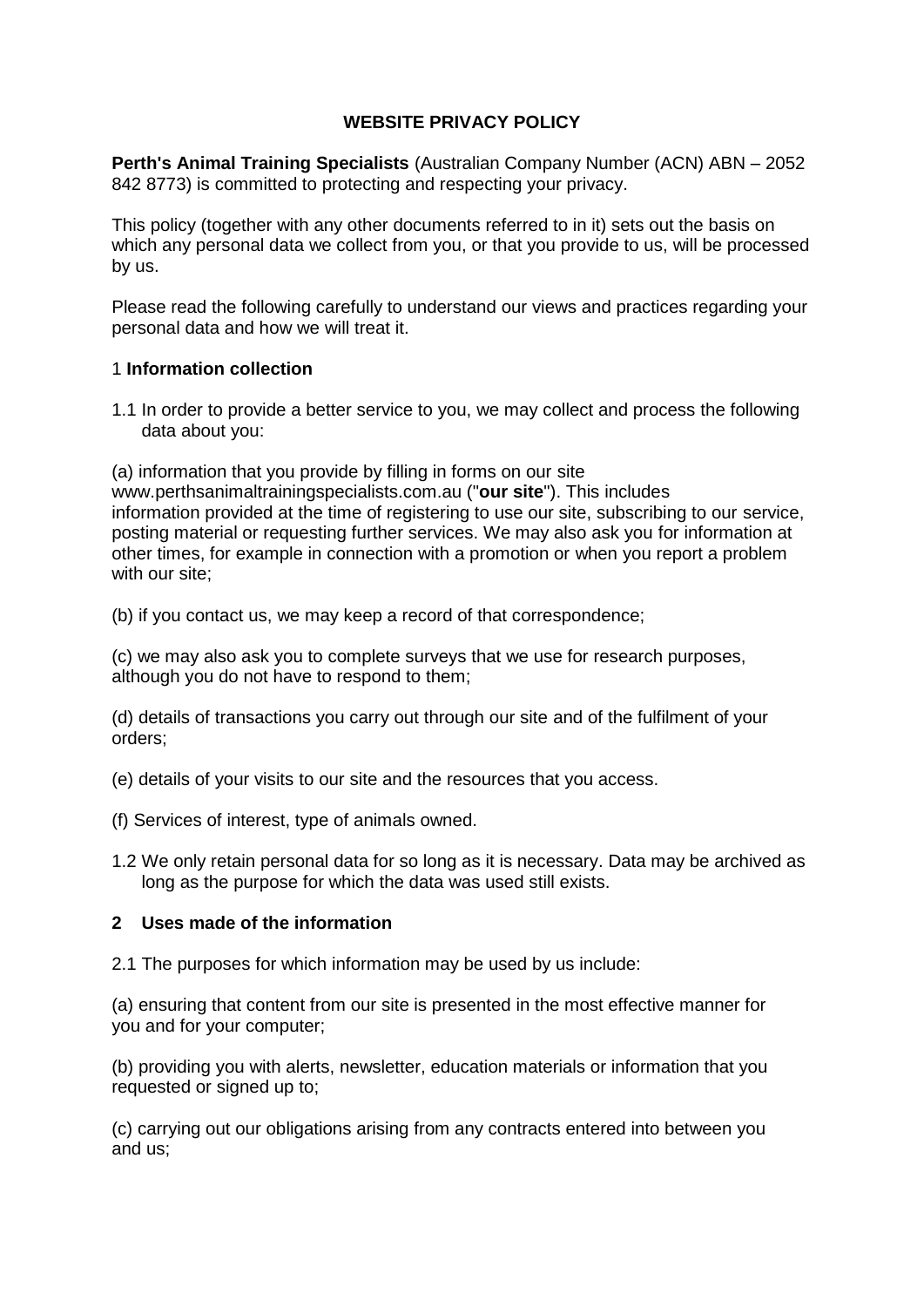(d) allowing you to participate in interactive features of our service, when you choose to do so;

(e) designing and conducting surveys/questionnaires for client profiling/segmentation, statistical analysis, improving and furthering the provision our products and services;

(f) complying with laws and regulations applicable to us or any of our affiliates in or outside Australia;

(g) legal proceedings, including collecting overdue amounts and seeking professional advices;

(h) researching, designing and launching services or products including seminars/events/forums;

- (i) Future marketing; or
- (j) purposes directly related or incidental to the above.

2.2 We intend to use your data in direct marketing and we require your consent (which includes an indication of no objection) for that purpose. By using our site, unless you tell us otherwise, you agree that:

(a) your name, contact details (including address, contact number, email address), products and services information, transaction pattern and behaviour, background and demographic data held by us from time to time may be used by us in direct marketing;

(b) the following classes of services, products and subjects may be marketed to you:

(i) services and products related to our site and/or our affiliates (including marketing affiliates programs we are a part of);

(ii) reward, loyalty or privileges programmes, promotional offers and related services; and

(iii) invitations to events such as seminars/webinars/tele-seminars,

conferences, live programs or events.

(c) We may conduct direct marketing via fax, email, direct mail, telephone and other means of communication or send e-newsletters to you. You may choose not to receive promotional materials, by simply telling us (see below for contact details), and we will cease to do so, without charge.

# **3 Disclosure of your information**

We will keep the personal data we hold confidential but may provide information to:

- (a) personnel, agents, advisers, auditors, contractors, financial institutions, and service providers in connection with our operations or services;
- (b) our offices, affiliates, business partners and counterparts (if any);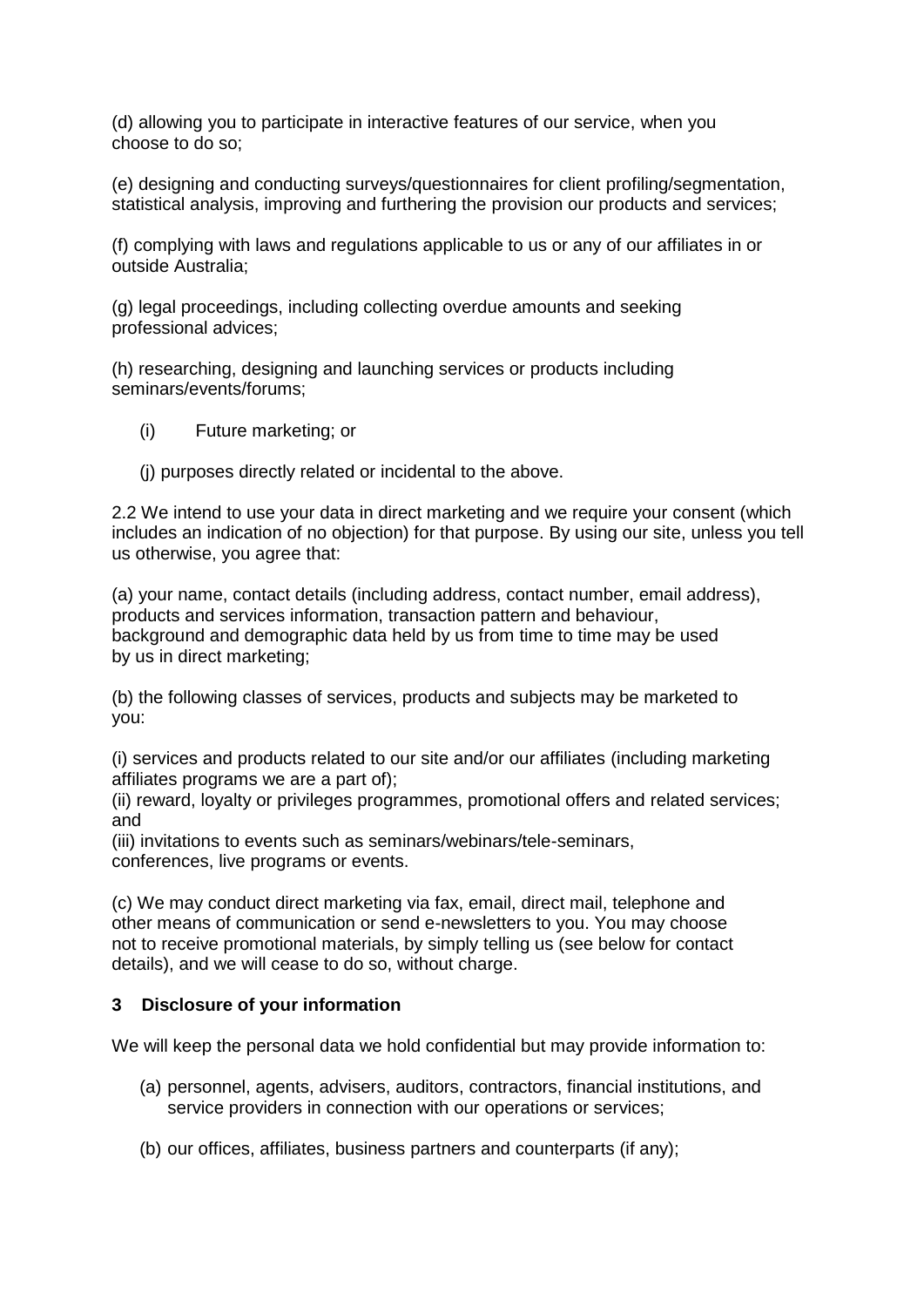(c) persons under a duty of confidentiality to us;

(d) persons to whom we are required to make disclosure under applicable laws and regulations in or outside Australia; or

(e) actual or proposed transferees or participants of our services in or outside Australia.

# **4 Security**

4.1 All information you provide to us is stored on our secure servers. Any payment transactions will be encrypted using SSL technology. Where we have given you (or where you have chosen) a password which enables you to access certain parts of our site, you are responsible for keeping this password confidential. We ask you not to share a password with anyone.

4.2 Unfortunately, the transmission of information via the internet is not completely secure. Although we will do our best to protect your personal data, we cannot guarantee the security of your data transmitted to our site; any transmission is at your own risk. Once we have received your information, we will use strict procedures and security features to try to prevent unauthorised access.

### **5 Changes to our privacy policy**

Any changes we may make to our privacy policy in the future will be posted on this page.

### **6 Data transfers**

We may hold your data on servers in Australia, and any other territories as we see fit from time to time. We may also transfer your data to our overseas offices or to any people listed at Clause 3 above, who may be located in or outside of Australia, including Australia only.

### **7 Your consent and rights**

- 7.1 By using our service, making an application or visiting our website, you consent to the collection and use of your information and other activities as outlined in this policy.
- 7.2 Under the Privacy Act (the "**Act**"), individuals have the right:

(a) to check whether we hold personal data about you and to access such data;

(b) to require us to correct as soon as reasonably practicable any data relating to you that is inaccurate;

(c) to ascertain our policies and practices in relation to personal data and the kind of personal data held by us; and

(d) to withdraw your consent to the use of your personal data for marketing purposes and we shall not use your personal data for marketing purposes after you communicate your withdrawal of consent to us.